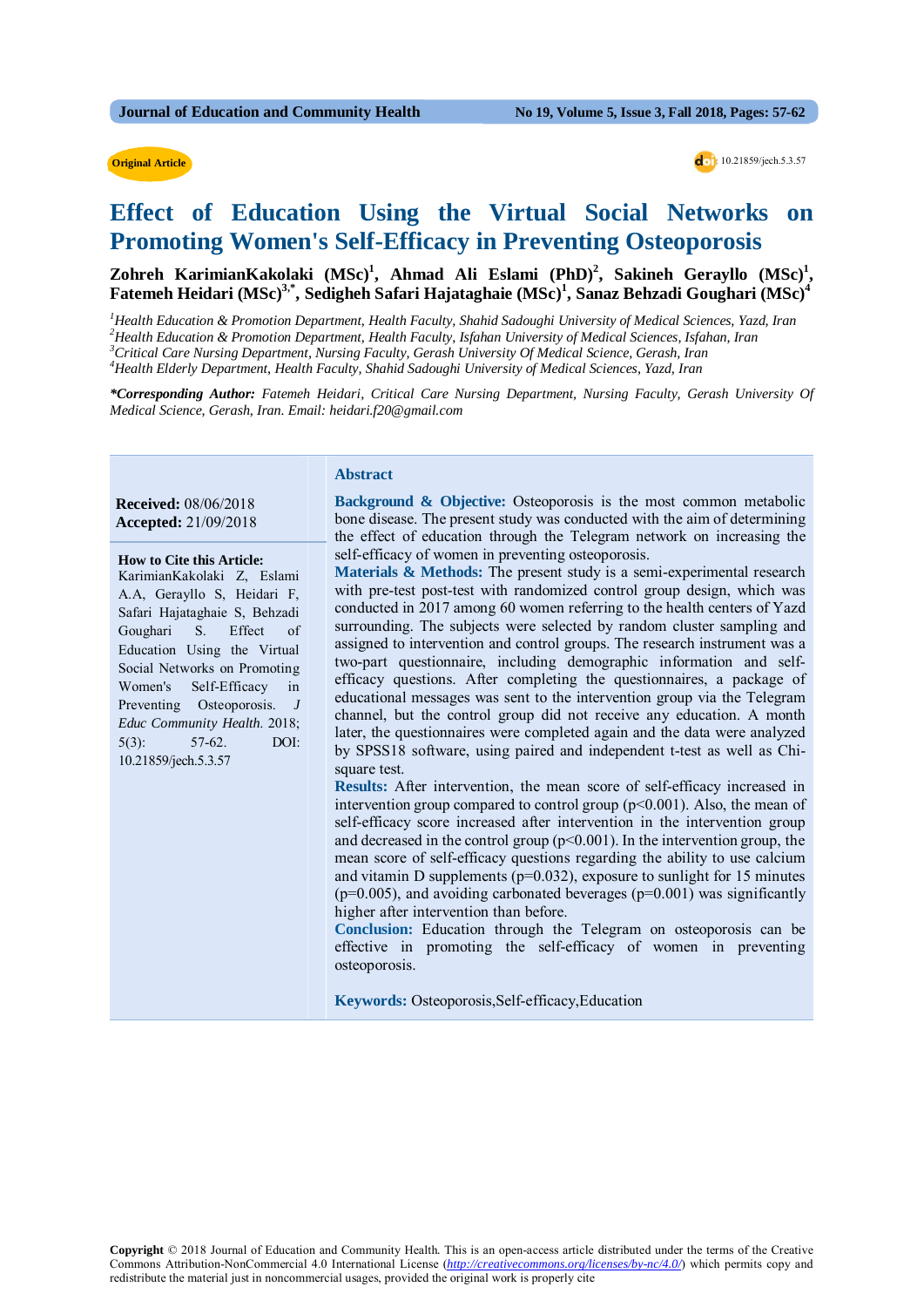**مقاله پژوهشي**

**:** 10.21859/jech.5.3.57

# **تاثير آموزش از طريق شبكههاي مجازي بر ارتقاي خودكارآمدي زنان در پيشگيري از پوكي استخوان**

زهره کریمیان کاکلکی'، احمدعلی اسلامی<sup>۲</sup>، سکینه گرایلو<sup>י</sup>، فاطمه حیدری<sup>۳،</sup>ّ، صدیقه صفریحاجتآقایی'، **4 ساناز بهزاديگوغري**

> كارشناس ارشد، گروه آموزش بهداشت و ارتقا سلامت، دانشكده بهداشت، دانشگاه علوم پزشكي شهيد صدوقي، يزد، ايران <sup>1</sup> <sup>۲</sup> دكتراي تخصصي، گروه آموزش بهداشت و ارتقا سلامت، دانشكده بهداشت، دانشگاه علوم پزشكي اصفهان، اصفهان، ايران <sup>7</sup>كارشناس ارشد، گروه پرستارى مراقبت ويژه، دانشكده پرستارى، دانشگاه علوم پزشكي گراش، گراش، ايران<br><sup>ا</sup>كارشناس ارشد، گروه سلامت سالمندى، دانشكده بهداشت، دانشگاه علوم پزشكي شهيد صدوقي، يزد، ايران

**نويسنده مسئول:** فاطمه حيدري، گروه پرستاري مراقبت ويژه، دانشكده پرستاري، دانشگاه علوم پزشكي گراش، گراش، ايران. **\*** heidari.f20@gmail.com :ايميل

| چکیده                                                                                          |                                  |
|------------------------------------------------------------------------------------------------|----------------------------------|
| سابقه و هدف: پوکی استخوان شایعترین بیماری متابولیک استخوان است. مطالعه حاضر با هدف تعیین       | تاریخ دریافت مقاله: ۱۳۹۷/۰۳/۱۸   |
| تاثیر آموزش از طریق شبکه مجازی تلگرام بر ارتقای خودکارآمدی زنان در پیشگیری از پوکی استخوان     | تاريخ پذيرش مقاله: ١٣٩٧/٠۶/٣٠    |
| ·  انجام گرفت.                                                                                 |                                  |
| مواد و روشها: پژوهش حاضر یک مطالعه نیمهتجربی از نوع پیشآزمون- پسآزمون با گروه کنترل            | تمامی حقوق نشر برای دانشگاه علوم |
| تصادفی شده است که در سال ۱۳۹۶ در بین ۶۰ نفر از زنان مراجعه کننده به مراکز بهداشتی درمانی حاشیه | پزشكى همدان محفوظ است.           |
| شهر یزد انجام شد. این افراد به روش نمونهگیری خوشهای تصادفی انتخاب شده و در دو گروه مداخله و    |                                  |
| کنترل قرار گرفتند. ابزار پژوهش، پرسشiامه دوقسمتی شامل اطلاعات دموگرافیک و سئوالات مربوط به     |                                  |
| خودکارآمدی بود. بعد از تکمیل پرسشنامهها، بسته پیامهای آموزشی از طریق کانال تلگرام برای گروه    |                                  |
| مداخله ارسال شد، ولی گروه کنترل آموزشی دریافت نکرد. یک ماه بعد، پرسشنامهها مجدداً تکمیل و      |                                  |
| دادهها در نرمافزار SPSS 18 و با استفاده از آزمونهای مجذور کای، T زوجی و T مستقل تحلیل شدند.    |                                  |
| یافتهها: بعد از مداخله آموزشی، میانگین نمره خودکارآمدی در گروه مداخله در مقایسه با گروه کنترل  |                                  |
| افزایش یافت (p<۰/۰۰۱). همچنین میانگین نمره خودکارآمدی بعد از آموزش در گروه مداخله افزایش و در  |                                  |
| گروه کنترل کاهش یافت (p<۰/۰۰۱). در گروه مداخله میانگین نمره سئوالات خودکارآمدی در خصوص         |                                  |
| توانایی مصرف مکمل کلسیم و ویتامین (p=۰/۰۳۲)، قرارگیری ۱۵ دقیقه در معرض نور خورشید              |                                  |
| (p=٠/٠٠۵) و پرهیز از نوشابه گازدار (p=٠/٠٠١) بعد از آموزش نسبت به قبل، افزایش معنیدار داشت.    |                                  |
| <b>نتیجهگیری</b> : آموزش از طریق فضای مجازی تلگرام در خصوص پوکی استخوان میتواند در ارتقای      |                                  |
| خودکارآمدی زنان در پیشگیری از پوکی استخوان موثر باشد.                                          |                                  |
|                                                                                                |                                  |
|                                                                                                |                                  |

**واژگان كليدي:** پوكي استخوان، خودكارآمدي، آموزش

#### **مقدمه**

پوكي استخوان عبارت است از يك بيماري منتشره اسكلتي كه با كاهش توده استخواني و تغيير ساختمان ميكروسكوپي نسج استخوان تظاهر ميكند و بهدنبال خود شكنندگي و حساسيت استخوان را در بر دارد. اين تعريف در سال 1993 ارايه شد [1]. خطر ابتلا به پوكي استخوان بيش از 200ميليون زن در جهان را تحت تاثير قرار ميدهد [2]. در ايران آمارهاي متفاوتي از شيوع پوكي استخوان در زنان وجود دارد كه از 6 تا

%43/03 متغير است [4،3]. جنسيت (زنان دوبرابر مردان)، سايز و اندازه اسكلت، نوع نژاد، تغذيه نامناسب، مصرف موادي مانند سيگار، كافئين، الكل و غيره، كاهش كلسيم و ويتامين D دريافتي، ميزان استروژن، منوپوز زودرس (قبل از 49سالگي) و عدم تحرك جسماني از عوامل خطر اصلي اين بيماري هستند. لذا داشتن سبك زندگي سالم و تغذيه مناسب و مصرف كافي كلسيم و ورزشكردن در دوره رشد در پيشگيري از اين بيماري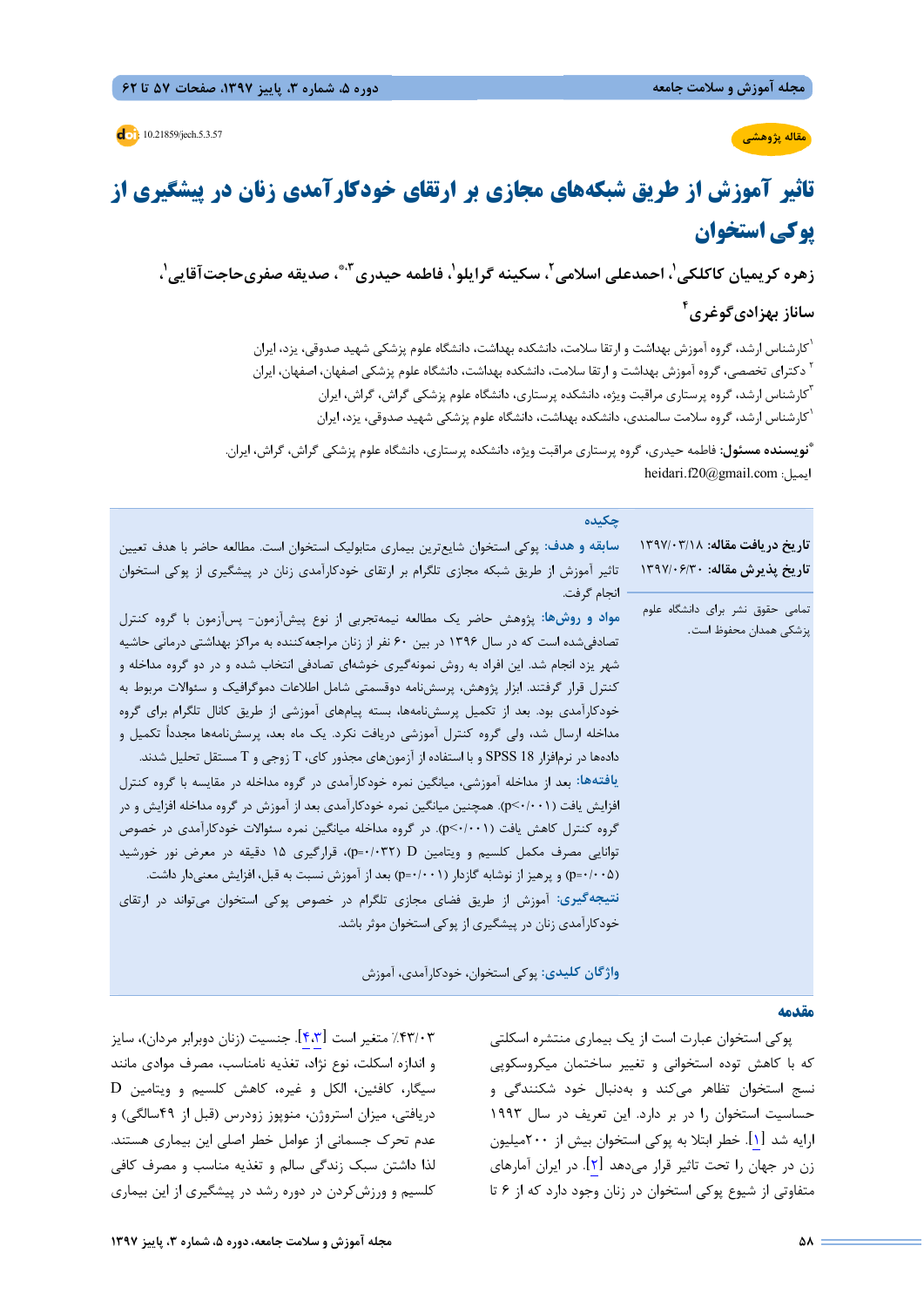بهخصوص در بين زنان از اهميت بسياري برخوردار است [-7 5]. اين بيماري اپيدمي خاموش عصر حاضر است كه اغلب علامتي ندارد و در صورت عدم پيشگيري و درمان، اولين بار خود را با شكستگي استخوان نشان ميدهد [7]. پيشگيري، موثرترين روش هزينه- اثربخشي براي جلوگيري از بيماري پوكي استخوان است و تغذيه كافي با كلسيم و ويتامين D و ورزش براي كاهش وزن اثر قابل توجهي در كاهش ميزان پوكي استخوان و افزايش حجم توده استخواني دارند [6]. در مطالعه محمدي و همكاران آموزش در خصوص پيشگيري از پوكي استخوان با افزايش آگاهي و نگرش همراه بود، ولي تغييري در عملكرد شركتكنندگان ايجاد نكرد [8]. خورسندي و همكاران با استفاده از مدل اعتقاد بهداشتي به بررسي عملكرد زنان باردار در پيشگيري از پوكي استخوان پرداختند و نشان دادند كه يك برنامه آموزشي براساس مدل اعتقاد بهداشتي براي بالابردن حساسيت و شدت دركشده و افزايش خودكارآمدي و منافع دركشده بهجاي استفاده از روشهاي سنتي توصيه ميشود  $\lfloor 9 \rfloor$ 

مطالعات متعددي مزاياي آموزش الكترونيك را در مقايسه با آموزش سنتي مورد بررسي قرار دادهاند [-12 10]. افزايش آگاهي با آموزش الكترونيك، سهلالوصولبودن، جالب توجه و مفيدبودن، سرعت انتشار بالا، تكرارپذيري و هزينه كم، برخي از مزيتهاي آموزش الكترونيك هستند [14،13]. مطالعه وحيديان شاهرودي و همكاران با كاربرد مدل اعتقاد بهداشتي در پيشبيني رفتارهايهاي پيشگيري از پوكي استخوان نشان داد سازه موانع دركشده در كلسيم دريافتي و سازه خودكارآمدي در فعاليت بدني بهعنوان پيشگوييكننده قوي هستند [15].

از آنجايي كه خودكارآمدي و توانايي فرد از مهمترين فاكتورهاي تعيينكننده در رعايت سبك زندگي سالم است و اين كه تاكنون مطالعهاي در مورد سودمندي آموزش از طريق شبكه مجازي تلگرام در خصوص خودكارآمدي زنان در پيشگيري از پوكي استخوان در ايران صورت نگرفته است، لذا مطالعه حاضر با هدف تعيين تاثير آموزش از طريق شبكه مجازي تلگرام بر ارتقاي خودكارآمدي زنان در پيشگيري از پوكي استخوان انجام پذيرفت.

## **مواد و روشها**

پژوهش حاضر يك مطالعه نيمهتجربي از نوع پيشآزمون- پسآزمون با گروه كنترل تصادفيشده است كه در سال 1396 در بين زنان مراجعهكننده به مراكز بهداشتي درماني حاشيه شهر يزد كه تمايل براي شركت در مطالعه داشتند، انجام شد. بهمنظور تعيين حجم نمونه با توجه به مطالعه مشابه *خاني* جيحوني و همكاران [6] حجم نمونه هر گروه 27 نفر برآورد شد كه با احتساب ضريب ريزش ١٠٪ تعداد ٣٠ نفر براي هر گروه

**مجله آموزش و سلامت جامعه، دوره ،5 شماره ،3 پاييز 1397 59**

محاسبه شد و در مجموع 60 نفر براي شركت در مطالعه در نظر گرفته شدند. بهمنظور نمونهگيري با استفاده از روش خوشهاي تصادفي، از بين مناطق حاشيه شهر يزد (بهعلت وجود تفاوت طبقهاي و منطقهاي)، دو منطقه بهطور تصادفي و از هر منطقه بهتصادف يك مركز بهداشت انتخاب شد و از بين مراجعان هر مركز بهداشتي براي شركت در مطالعه دعوت به عمل آمد. سپس بهصورت تصادفي يك مركز بهعنوان گروه مداخله و يك مركز بهعنوان گروه كنترل در نظر گرفته شد.

روش جمعآوري اطلاعات برگرفته از بخشي از پرسشنامه مطالعه *باقياني مقدم* و همكاران [1۶] بود كه مشتمل بر متغيرهاي دموگرافيك (سن، تحصيلات و وضعيت اشتغال) و 7 سئوال در خصوص خودكارآمدي بود كه بهصورت خودايفا تكميل شد. سئوالات خودكارآمدي شامل توانايي فرد براي سبك زندگي پيشگيريكننده از پوكي استخوان با طيف ليكرت چهارگزينهاي (١-اصلا، ٢-كمي، ٣-متوسط و ۴-زياد) بود.

پژوهش حاضر داراي تاييديه كميته اخلاق در پژوهش دانشگاه علوم پزشكي شهيدصدوقي يزد با شناسه .1395.111REC.SSU.IR است. قبل از شروع مطالعه، جلسه توجيهي براي تمامي افراد در خصوص اهداف مطالعه و روش انجام آن برگزار شد و در صورت راضيبودن و كسب رضايت شفاهي از آنها براي شركت در مطالعه دعوت به عمل آمد. پس از تكميل پرسشنامهها، در گروه مداخله پيامهاي آموزشي ارتقاي خودكارآمدي در پيشگيري از پوكي استخوان از طريق كانال تلگرام براي شركتكنندگان ارسال شد، ولي گروه كنترل تحت هيچ آموزشي قرار نگرفت. يك ماه بعد از مداخله، مجدداً پرسشنامهها توسط افراد شركتكننده تكميل شد.

بهمنظور رعايت ملاحظات اخلاقي، در پايان پروژه و تكميل پسآزمون، مطالب آموزشي در اختيار گروه كنترل نيز قرار گرفت. پيامهاي آموزشي برگرفته از توصيههاي سازمان بهداشت جهاني [17] و شامل تعريف پوكي استخوان، عوامل مستعدكننده آن، علايم و عوارض آن و توصيههايي در خصوص پيشگيري شامل رژيم غذايي، مكمل ويتامين D، فعاليت فيزيكي، تماس با نور خورشيد و دوري از دخانيات همراه با برخي تصاوير در خصوص عوارض پوكي استخوان بود كه در قالب 40 پيام از طريق شبكه مجازي تلگرام ارسال شد.

پس از جمعآوري پرسشنامهها، دادهها در نرمافزار SPSS 18 وارد و با استفاده از آزمونهاي مجذور كاي، T زوجي و T مستقل تحليل شدند. همچنين نرمالبودن توزيع دادهها با استفاده از آزمون كولموگروف- اسميرونوف بررسي شد كه حاكي از نرمالبودن توزيع دادهها بود.

#### **يافتهها**

ميانگين سني زنان شركتكننده در گروه مداخله 5/71 30/46± سال و در گروه كنترل 29/93±5/02 سال بود.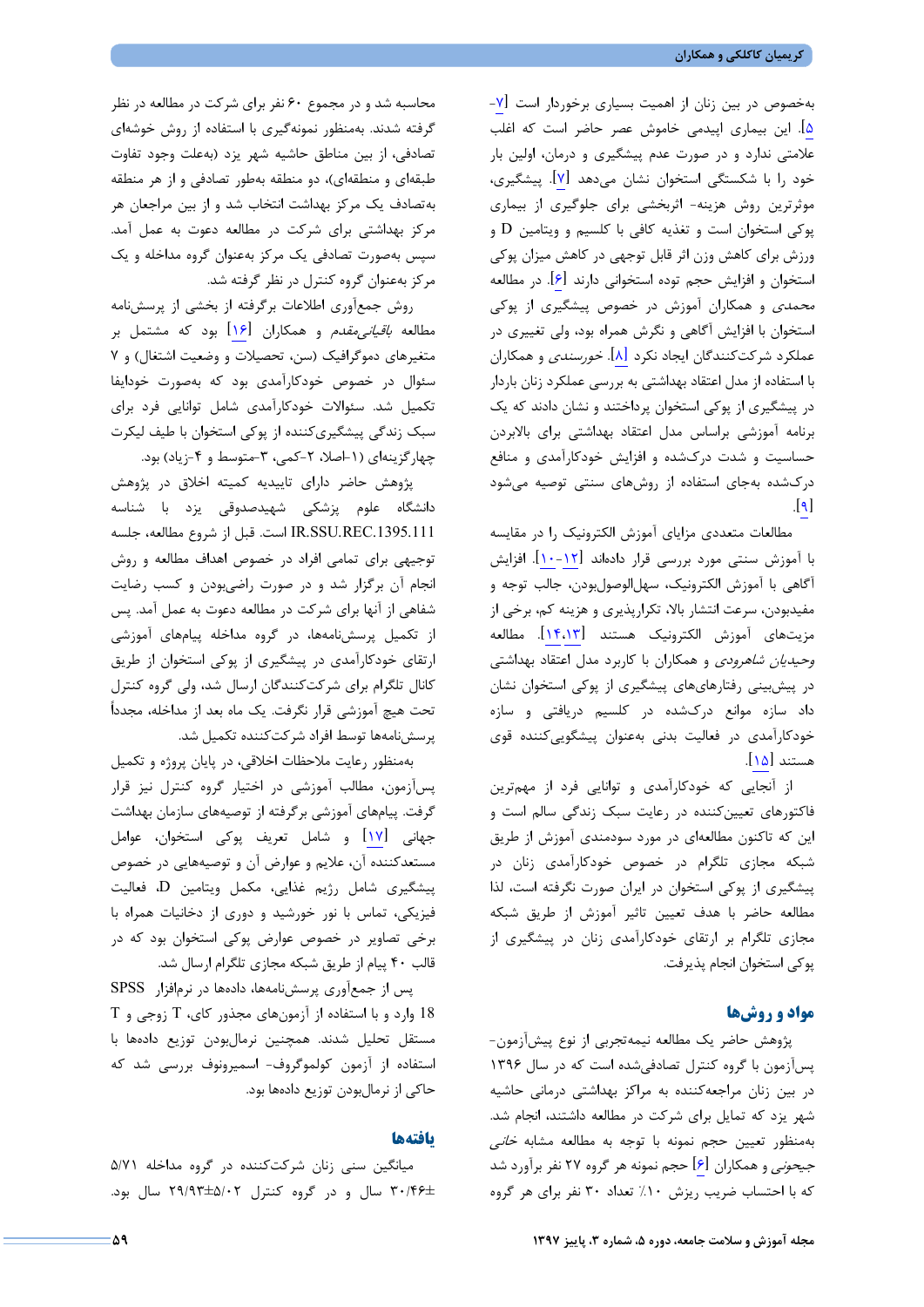متغيرهاي دموگرافيك دو گروه مداخله و كنترل اختلاف آماري معنيداري نداشتند و دو گروه همگن بودند (0/05<p؛ جدول .(1

**جدول 1)** توزيع فراواني مطلق و نسبي متغيرهاي دموگرافيك در دو گروه مداخله و كنترل (30 نفر در هر گروه؛ اعداد داخل پرانتز، درصد

|              | هستند)                                 |                 |  |  |
|--------------|----------------------------------------|-----------------|--|--|
| گروه کنترل   | گروه مداخله                            | متغيرها         |  |  |
|              |                                        | سطح تحصيلات     |  |  |
| 8 (۲۶/۷)     | $V$ (۲۳/۳)                             | دیپلم           |  |  |
| f(17/T)      | $Y(\mathcal{F}/Y)$                     | فوق ديپلم       |  |  |
| (۰/۰) ۱۸     | ۲۱ (۲۰/۰)                              | ليسانس و بالاتر |  |  |
| وضعيت اشتغال |                                        |                 |  |  |
| 14 (۴۶/۷)    | $\mathcal{N}(\mathfrak{f}\cdot/\cdot)$ | خانەدار         |  |  |
| 15(0T/T)     | $\lambda(\xi \cdot/\cdot)$             | شاغل            |  |  |

بعد از مداخله آموزشي، ميانگين نمره خودكارآمدي در

گروه مداخله در مقايسه با گروه كنترل افزايش يافت (0/001>p(. همچنين بررسي اختلاف ميانگين نمره خودكارآمدي قبل و بعد از آموزش در گروه مداخله (1/77±2/59) و گروه كنترل (-0/46±1/03 ) نيز نشان داد كه ميانگين نمره خودكارآمدي بعد از آموزش در گروه مداخله افزايش و در گروه كنترل كاهش يافته بود كه اين اختلاف از نظر آماري معنيدار بود (0/001>p؛ جدول 2).

تغييرات ميانگين نمره سئوالات خودكارآمدي در خصوص پيشگيري از پوكي استخوان در گروه مداخله نشان داد كه توانايي مصرف مكمل كلسيم و ويتامين D) 0/032=p(، قرارگيري 15 دقيقه در معرض نور خورشيد (0/005=p (و پرهيز از نوشابه گازدار (0/001=p (بعد از آموزش نسبت به قبل، افزايش معنيدار داشت. در بين سئوالات خودكارآمدي، توانايي رعايت رژيم سرشار از لبنيات، كاهش وزن، ورزش منظم و خودداري از سيگار يا دود آن تغيير معنيداري نداشت (جدول  $\cdot$   $\mathcal{L}$ 

## **جدول 2)** مقايسه ميانگين نمره خودكارآمدي در دو گروه مداخله و كنترل قبل و بعد از آموزش

| مقايسه بين گروه (آزمون T مستقل) | گروه کنترل                                                                              | گروه مداخله                                      | 7مراجل                                 |
|---------------------------------|-----------------------------------------------------------------------------------------|--------------------------------------------------|----------------------------------------|
| .9.5                            | $Y1/95\pm Y/2\lambda$                                                                   | $YY/YY \pm Y/YY$                                 | قبل از آموزش                           |
| $\cdot$ $\cdot$ $\cdot$         | $\uparrow$ $\uparrow$ $\uparrow$ $\uparrow$ $\uparrow$ $\uparrow$ $\uparrow$ $\uparrow$ | $\Upsilon f/\cdots \pm \Upsilon/\Lambda \Lambda$ | بعد از آموزش                           |
| -                               | .700                                                                                    | $\cdot/\cdot\cdot$                               | مقایسه <b>درون گروه</b> (آزمون T زوجی) |

**جدول 3)** تغييرات ميانگين نمره سئوالات خودكارآمدي در خصوص پيشگيري از پوكي استخوان قبل و بعد از آموزش در گروه مداخله

| سطح معنیداری                                                                             | بعد از آموزش                                                            | قبل از آموزش                                                                                                           | سئوالات خودکار آمدی در خصوص پیشگیری از پوکی استخوان       |
|------------------------------------------------------------------------------------------|-------------------------------------------------------------------------|------------------------------------------------------------------------------------------------------------------------|-----------------------------------------------------------|
| .777V                                                                                    | $\mathbf{Y}/\mathbf{F}\mathbf{F}\pm\boldsymbol{\cdot}/\Delta\mathbf{Y}$ | $\mathbf{y}^{\prime} \mathbf{y}^{\prime} \mathbf{x} + \mathbf{y}^{\prime} \mathbf{y} + \mathbf{y}^{\prime} \mathbf{y}$ | ۱- توانایی رعایت رژیم غذایی سرشار از لبنیات و سبزیجات     |
| .791                                                                                     | $\mathbf{y}/\mathbf{y}\cdot\mathbf{y}+\mathbf{y}/\mathbf{y}$            | $\mathbf{Y}/\mathbf{Y}\mathbf{T}\pm\boldsymbol{\cdot}/\mathbf{Y}\mathbf{Y}$                                            | ٢- توانايي كاهش اضافه وزن                                 |
| $\cdot$ / $\cdot$ $\Delta$ ۶                                                             | $\mathbf{r}/\mathbf{r}\Delta\pm\cdot/\Delta\mathbf{q}$                  | $\mathbf{Y}\boldsymbol{\cdot}/\boldsymbol{\cdot}\boldsymbol{\cdot} \pm/\mathbf{Y}\boldsymbol{\Lambda}$                 | ۳- توانایی ورزش منظم (۳۰دقیقه سه روز در هفته)             |
| $\cdot$ / $\cdot$ $\uparrow$ $\uparrow$                                                  | $\mathbf{y}/\mathbf{y} + \mathbf{y}/\mathbf{y}$                         | $\mathbf{Y}/\mathbf{Y}\mathbf{Y}\pm\boldsymbol{\cdot}/\mathbf{Y}\mathbf{Y}$                                            | $\mathbf D$ توانایی مصرف مکمل کلسیم و ویتامین $\mathbf f$ |
| $\boldsymbol{\cdot}\, \boldsymbol{\cdot}\,\boldsymbol{\cdot}\,\boldsymbol{\vartriangle}$ | $\frac{1}{\sqrt{2}}$                                                    | $Y/\mathcal{F} \pm 1/\cdot Y$                                                                                          | ۵ - توانایی قرارگیری ۱۵ دقیقه در مقابل نور خورشید         |
| $\cdot$ / $\cdot$ /                                                                      | $\mathbf{y}/\mathbf{y}+\mathbf{y}/\mathbf{y}$                           | $\mathbf{r}/\cdot\mathbf{r}\pm\cdot/\mathbf{r}$                                                                        | ۶- توانایی پرهیز از نوشابه گازدار                         |
| $\cdot/\gamma \cdot$                                                                     | $\mathbf{y}/\mathbf{y} \cdot \pm \cdot / \mathbf{y}$                    | $\frac{1}{2}$                                                                                                          | ۷- توانایی خودداری از سیگار یا دود سیگار                  |

#### **بحث**

مطالعه حاضر با هدف تعيين تاثير آموزش از طريق شبكه مجازي تلگرام بر ارتقاي خودكارآمدي زنان در پيشگيري از پوكي استخوان انجام گرفت. نتايج نشان داد كه خودكارآمدي پيشگيري از پوكي استخوان در زنان گروه مداخله نسبت به قبل از مطالعه افزايش داشته و خودكارآمدي بعد از آموزش در گروه مداخله نسبت به گروه كنترل بيشتر است.

مطالعه كارگر و همكاران در خصوص تاثير آموزش پيشگيري از پوكي استخوان بهوسيله كاركنان بهداشتي و همسالان بر خودكارآمدي نوجوانان مبتلا به سندروم نفروتيك نشان داد كه بعد از آموزش در هر دو گروه ميانگين نمره

خودكارآمدي در فاصله يك ماه -40 30 نمره افزايش پيدا كرده بود و بين گروه همسالان و كاركنان بهداشتي تفاوت معنيداري از نظر آموزش وجود نداشت [18]. مطالعه عباديفرد آذر و همكاران در خصوص تاثير الگوي اعتقاد بهداشتي در رفتارهاي پيشگيريكننده از پوكي استخوان در زنان نشان داد كه خودكارآمدي بعد از مداخله تفاوت معنيداري داشته است و ميانگين نمره خودكارآمدي در گروه مداخله بعد از آموزش، از 75/6 به 91/72 رسيده است. روش آموزش در اين مطالعه بهصورت چهار جلسه سخنراني پرسش و پاسخ و بحث گروهي بوده است <sup>[</sup>19]. مطالعه *خاني جيحوني* و همكاران در خصوص تاثير برنامه پيشگيري از پوكي استخوان نشان داد كه بعد از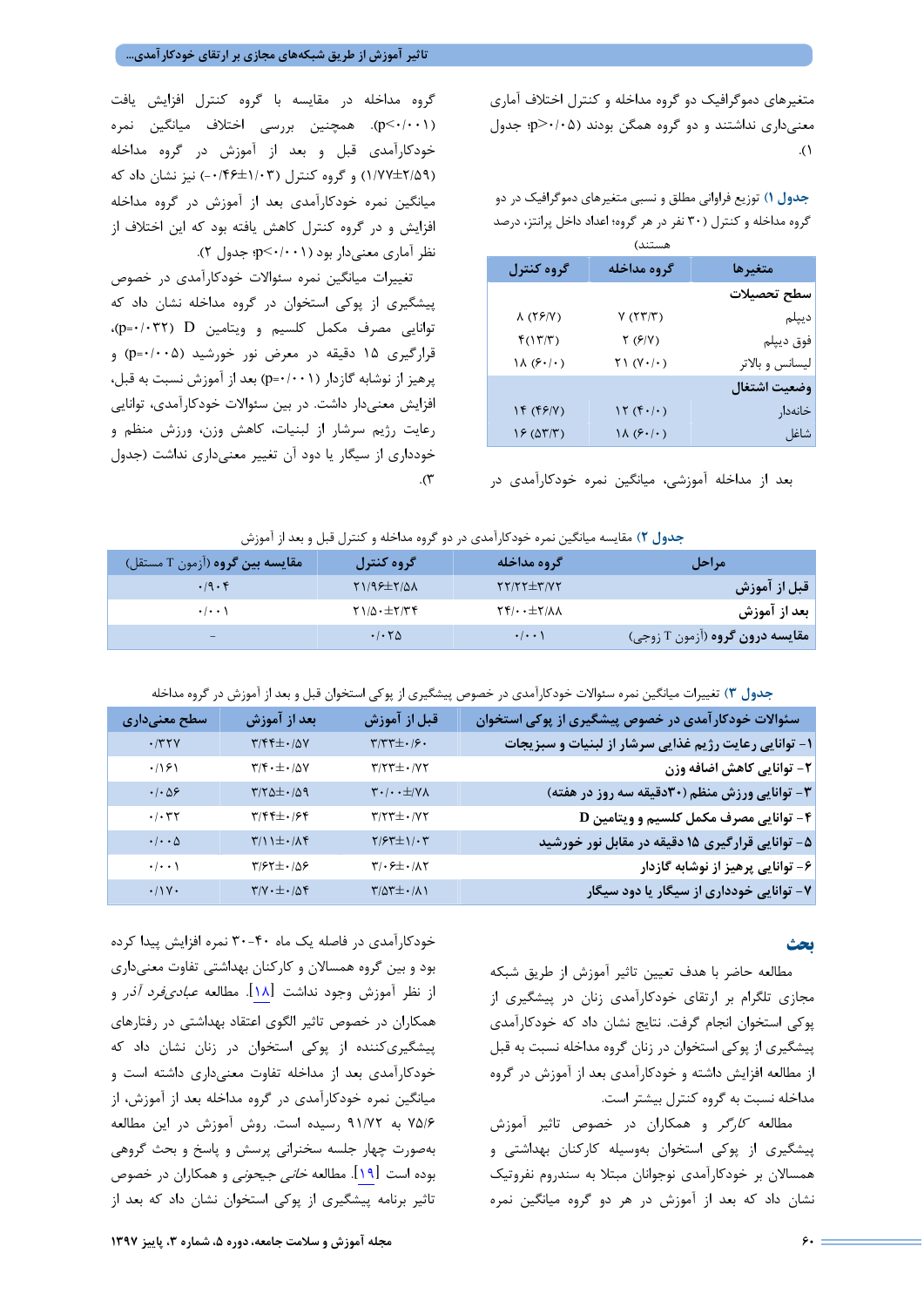آموزش، خودكارآمدي افزايش داشته است و از ميانگين نمره 7/68 قبل از آموزش به 10/93 بعد از آموزش و 15/87 شش ماه بعد رسيده است، در اين مطالعه برنامه آموزشي بهصورت برگزاري جلسات توسط محققان و پنج نفر از كارشناسان بهداشت عمومي صورت گرفت [6]. در مطالعه خورسندي و همكاران، بر اجراي برنامههاي آموزشي براساس مدل اعتقاد بهداشتي بهمنظور بالابردن خودكارآمدي مادران باردار نسبت به رعايت رفتارهاي پيشگيريكننده از پوكي استخوان تاكيد شده است [9]. نتايج ذكرشده در خصوص تاثير آموزش بر افزايش خودكارآمدي در پيشگيري از پوكي استخوان همسو با مطالعه حاضر است. لذا توصيه ميشود در كنار برنامههاي آموزشي سنتي مثل سخنراني يا جلسات آموزشي، براي افزايش خودكارآمدي زنان در زمينه پيشگيري از پوكي استخوان، از آموزش مجازي نيز بهصورت مكمل استفاده شود.

نتايج در خصوص سئوالات خودكارآمدي نشان داد كه توانايي مصرف مكمل كلسيم و ويتامين D، قرارگيري 15 دقيقه در معرض نور خورشيد و پرهيز از نوشابه گازدار بعد از آموزش نسبت به قبل افزايش داشته است، ولي در خصوص سئوال مربوط به فعاليت فيزيكي تغيير معنيداري مشاهده نشد. مطالعه *واحديان شاهرودي* و همكاران نشان داد كه سازه موانع دركشده، پيشبينيكننده كلسيم دريافتي و سازه خودكارآمدي پيشبينيكننده فعاليت فيزيكي است و اين دو سازه بهعنوان مهمترين سازهها با قدرت پيشبينيكنندگي در اتخاذ رفتاريهاي پيشگيريكننده از پوكي استخوان هستند [15]. در مطالعه كرامت و همكاران بر تاثير عوامل محيطي مثل تغذيه، ورزش و قرارگرفتن در مقابل نور آفتاب بر پوكي استخوان تاكيد شده است [20]. با توجه به اين كه مكمل كلسيم و ويتامين D از طريق مراكز بهداشتي بهطور رايگان توزيع ميشود، ميتواند يكي از دلايل خودكارآمدي زنان در مصرف آن باشد. خودكارآمدي براي قرارگيري در معرض نور خورشيد نيز بهسهولت با يادآوريكردن آن امكانپذير است و توانايي پرهيز از نوشابههاي گازدار نيز با اشاره به صرفه اقتصادي آن صورت ميگيرد.

همچنين نتايج نشان داد توانايي رعايت رژيم سرشار از لبنيات و سبزيجات، كاهش وزن، ورزش منظم و خودداري از سيگار يا دود آن با آموزش تغييري نكرده است. با توجه به هزينههاي اقتصادي خانوار در عصر كنوني، توانايي خريد لبنيات و سبزيجات خصوصاً در مناطق حاشيهنشين براي سرپرستان خانوار دشوار به نظر ميرسد، لذا در اين خصوص لازم است سياستهايي براي گنجاندن لبنيات و سبزيجات در سبد غذايي خانوادهها توسط دولت و مسئولان از طريق كاهش هزينهها يا بن تخفيف صورت پذيرد. كاهش وزن و ورزش منظم با يكديگر در ارتباط هستند. در اين خصوص علاوه بر تمركز بر خودكارآمدي زنان، نياز است فضاي محيطي و امكانات لازم نيز است.

فراهم شود. خودداري از سيگار براي افرادي كه سيگار ميكشند نيازمند برنامهريزي مرحله به مرحله است، ولي در خصوص پرهيز از قرارگيري در معرض دود سيگار لازم است قانون خانه بدون دود، ماشين بدون دود و زندگي بدون دود برقرار شود.

از محدوديتهاي اين مطالعه، مشكلات مربوط به فضاي مجازي تلگرام و دسترسي محدود به اين برنامه توسط شركتكنندگان بود كه براي رفع آن با تكتك افراد بهصورت خصوصي ارتباط برقرار شد تا از حضور در برنامه و استفاده از پيامها اطمينان حاصل شود. به نظر ميرسد بهتر است در مطالعات آتي، براي آموزش، نرمافزار پيشيگري از پوكي استخوان طراحي و نصب شود.

# **نتيجهگيري**

آموزش از طريق تلگرام ميتواند در ارتقاي خودكارآمدي زنان در پيشگيري از پوكي استخوان موثر باشد و خصوصاً در خصوص مصرف مكمل كلسيم و ويتامين D، قرارگيري در مقابل نور خورشيد و پرهيز از نوشابههاي گازدار خودكارآمدي زنان افزايش دارد. با اين حال در خصوص خودكارآمدي براي رعايت رژيم سرشار از لبنيات و سبزيجات، كاهش وزن، ورزش منظم و خودداري از سيگار و دود آن موثر نبوده و نياز به ايجاد زمينههاي فرهنگي، محيطي و اقتصادي همراه با آموزش سرپرستان خانوار است.

### **تشكر و قدرداني**

اين مطالعه حاصل طرح تحقيقاتي مصوب دانشكده بهداشت، دانشگاه علوم پزشكي شهيدصدوقي يزد است. بدين وسيله از رياست محترم دانشكده و كليه كساني كه مارا در انجام اين پژوهش همراهي كردند قدرداني ميشود.

**تاييديه اخلاقي:** پژوهش حاضر داراي تاييديه كميته اخلاق در پژوهش دانشگاه علوم پزشكي شهيدصدوقي يزد با .است IR.SSU.REC.1395.111 شناسه

**تعارض منافع:** تعارض منافعي وجود ندارد.

**سهم نويسندگان:** زهره كريميان كاكلكي (نويسنده اول)، نگارنده مقدمه/پژوهشگر اصلي/تحليلگر آماري (%30)؛ احمدعلي اسلامي (نويسنده دوم)، روششناس/پژوهشگر اصلي (%20)؛ سكينه گرايلو (نويسنده سوم)، پژوهشگر اصلي (%15)؛ فاطمه حيدري (نويسنده چهارم)، پژوهشگر اصلي/نگارنده بحث (%25)؛ صديقه صفري حاجت آقايي (نويسنده پنجم)، پژوهشگر كمكي (%5)؛ ساناز بهزادي گوغري (نويسنده ششم)، پژوهشگر كمكي  $($ . $\Delta)$ 

**منابع مالي:** اين مطالعه حاصل طرح تحقيقاتي مصوب دانشكده بهداشت، دانشگاه علوم پزشكي شهيدصدوقي يزد